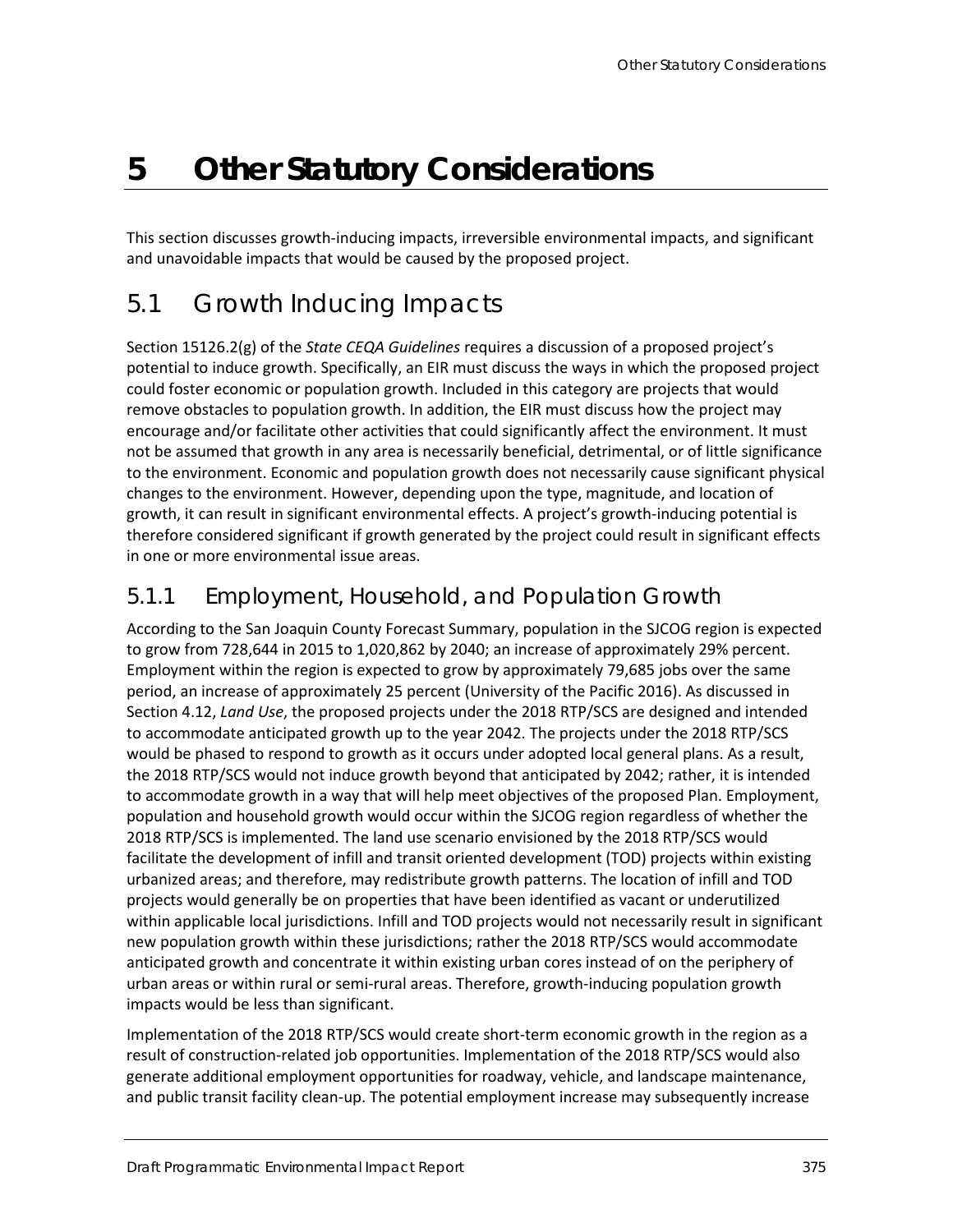the demand for support services and utilities, which could generate secondary employment opportunities. This additional economic growth would likely raise the existing revenue base within the region. Although such growth may incrementally increase economic activity in the county, significant physical effects are not expected to result from economic growth generated by the 2018 RTP/SCS.

### 5.1.2 Removal of Obstacles to Growth

The majority of 2018 RTP/SCS transportation improvements are located in existing urbanized areas such as Lothrop, Stockton, and Tracy; however, projects are also located in rural or semi-rural areas. Such transportation improvements can be perceived as removing an obstacle to growth by either creating additional traffic capacity (in the case of road widening projects) or providing new or better access to undeveloped areas (in the case of road extensions). New infrastructure may also serve to accelerate or shift planned growth or encourage and intensify unplanned growth.

However, these improvements would not necessarily remove obstacles to growth. Rather, the 2018 RTP/SCS transportation improvements are designed to fully support compact development approach outlined in the 2018 RTP/SCS and fully support the complementary transportation needs of the growing population. The SCS is designed to accommodate growth by encouraging infill and TOD development. The 2018 RTP/SCS transportation improvement projects are intended and designed to support the land use patterns established in the SCS. Therefore, the 2018 RTP/SCS is consistent with projected and planned growth. Further, all transportation improvement projects are anticipated by the general plans of the applicable local jurisdictions, as all improvements have been coordinated with the applicable local jurisdiction.

## 5.2 Irreversible Effects

Section 15126.2(c) of the CEQA Guidelines requires a discussion of significant irreversible environmental changes that would occur as a result of a proposed project.

The 2018 RTP/SCS update would have an indefinite life span, assuming regular maintenance of the proposed improvements and long-term occupancy of infill and TOD projects. The proposed improvements would be located primarily in areas where transportation facilities already exist, where transportation facilities are already planned, or where transportation facilities are needed to support the new land use patterns identified in the SCS. Therefore, most proposed transportation projects are not generally expected to dramatically alter development patterns in the county and projects would support planned future development patterns. The 2018 RTP/SCS would provide a foundation for local, regional, and State officials in making decisions aimed at achieving a coordinated and balanced transportation system.

In the absence of the programmed and planned capital improvements under the 2018 RTP/SCS, traffic conditions throughout the study area would worsen as the population grows; see Section 4.14, *Transportation and Circulation*. The increasing traffic may also worsen safety problems on some roads. However, implementation of the 2018 RTP/SCS would involve certain trade-offs as it would create impacts in other issue areas that would not occur without the planned improvements.

Many of the potential adverse impacts that could occur from implementation of the 2018 RTP/SCS are short-term in nature resulting primarily from construction of the proposed transportation projects, urban infill, and TOD projects. Typical construction-related impacts can involve the following issues: noise, air quality, aesthetics, and construction-related erosion and associated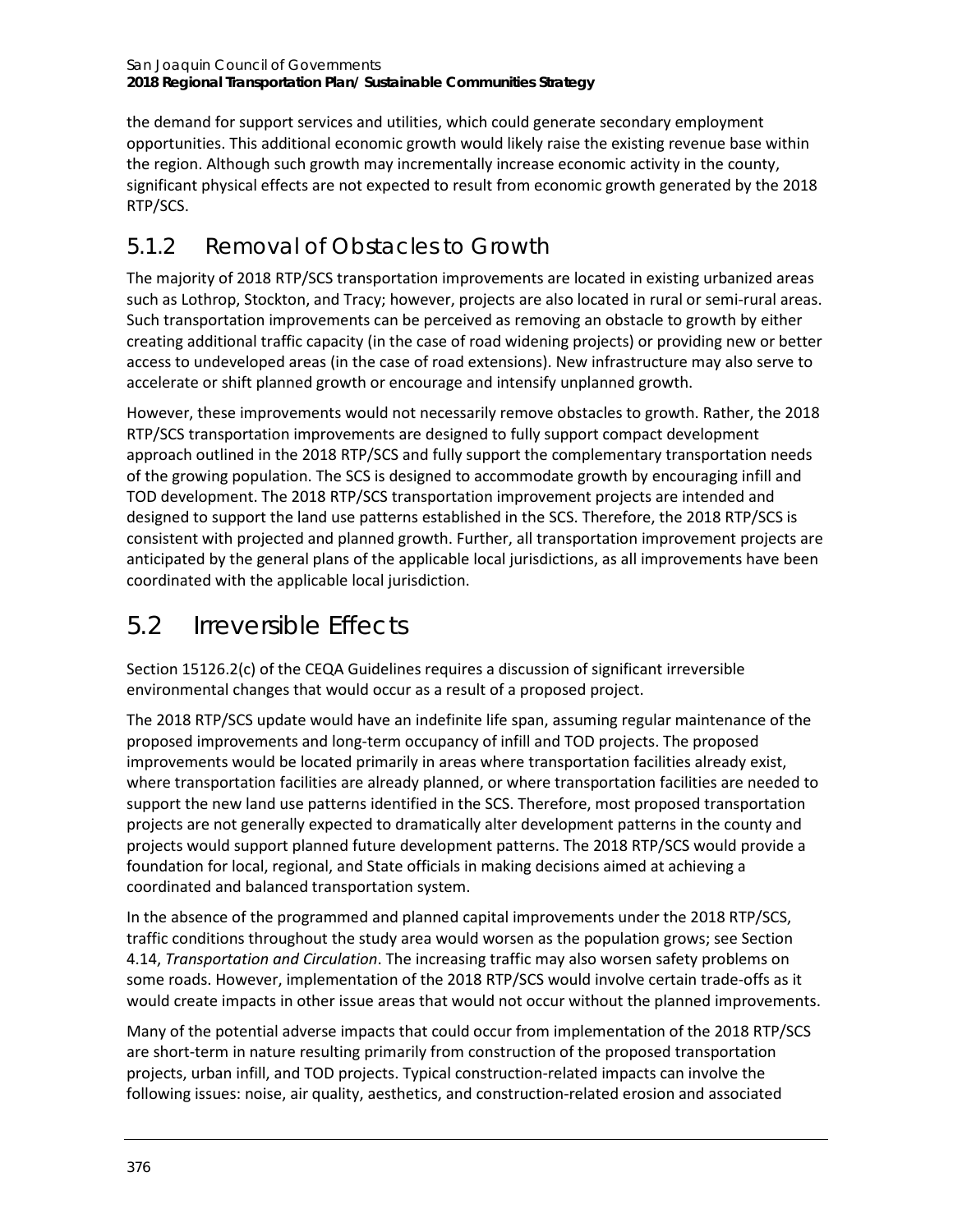water quality impacts. In addition, though such materials would not be used in a wasteful manner, all construction activity would involve the use of non-renewable energy sources, potable water and building materials (see Section 4.6, *Energy*). The use of these resources during construction would increase demand and impact supplies across the SJCOG region.

Long-term irreversible environmental impacts are associated with increased asphalt or concrete paving and related direct and cumulative impacts to geology/soils, biological and cultural resources (historic resources), traffic circulation, and hydrology/water quality, as discussed in their respective sections of this EIR. In addition, the 2018 RTP/SCS would result in an overall increase in the urbanized character of the region. This would increase demand for potable water, electricity, and other resources. The supply versus demand for these resources is evaluated by service/utility providers; thus, potential impacts would be determined during project specific review and as part of the overall planning process addressing regional growth. Mitigation measures have been prescribed to minimize these impacts. However, in certain instances, as discussed in Section 5.3 below, impacts could remain potentially significant with the implementation of mitigation measures.

## 5.3 List of Significant and Unavoidable Impacts

The proposed 2018 RTP/SCS would result in the following significant and unavoidable impacts.

- **IMPACTER 1: 2008** 1: public views of scenic vistas and designated scenic corridors
- **IMPACTO ACTS-2: degradation of existing visual character**
- **IMPACT AG-1: conversion of Important Farmland to nonagricultural use**
- **IMPACT AG-2: conflicts with existing zoning or land use designations of agricultural use**
- **IF Impact AG-3: conflict with or loss of forest or timberland**
- **IMPACT BIO-1: MAY result in impacts to special-status plant and animal species**
- **IMPACT BIO-2: may result in impacts to sensitive habitats, including federally protected wetlands**
- **IMPACT BIO-3: may impact wildlife movement, including fish migration, and/or impede the use of** a native wildlife nursery
- Impact CR-1: disturbance of known or unknown historical resources
- Impact CR-2: disturbance of known or unknown archeological resources
- Impact W-2: increased water demand impacting groundwater supplies and recharge, and potentially requiring new or expanded water supplies, entitlements, or facilities
- Impact W-4: increased water demand requiring new or expanded water supplies
- **IMPACT N-1: temporary and permanent noise level increases above applicable thresholds and** placement of sensitive receptors in areas with unacceptable noise levels
- Impact N-2: generation of substantial vibration above applicable thresholds
- **IMPACT T-1: daily hours of vehicle delay and total peak period congested VMT in the SJCOG** region would increase
- Impact T-2: conflict with applicable congestion management plan programs by decreasing the levels of service